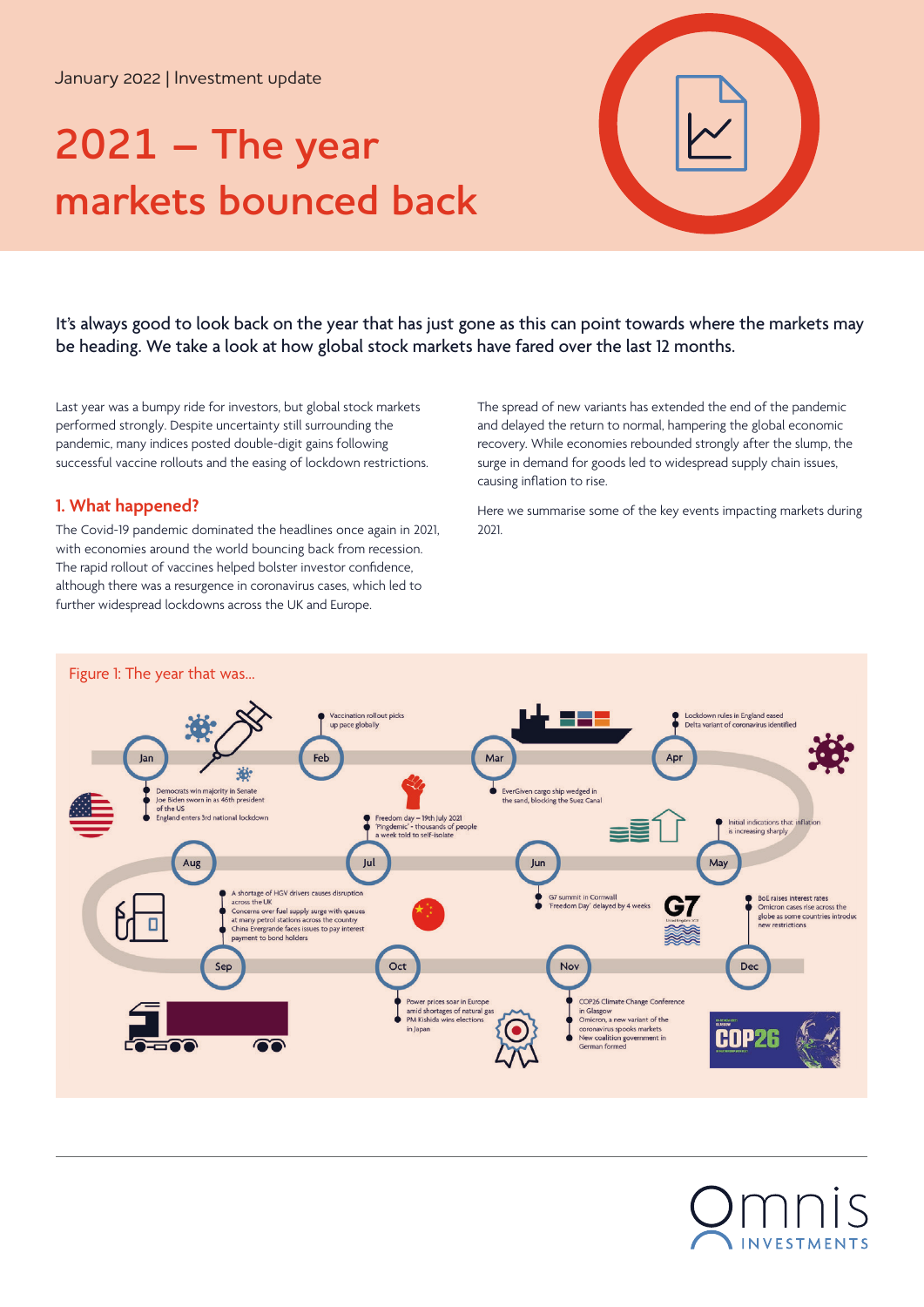## **2. How did major stock markets react?**

In addition to the vaccine rollout, markets were buoyed by a number of other positive developments, including economic stimulus measures, strong corporate earnings and rising consumer demand. An early vaccine rollout and less uncertainty associated with Brexit helped kick off a good start to the year for UK equities. The FTSE 100 recorded its best year since 2016 after shares recovered from the pandemic shock of 2020, rallying by 18.4% over the 12 months.

Despite a sluggish start, US equity markets posted double-digit gains as the global economy roared back into life. US corporations pulled in record profits in the third quarter, while consumer spending increased throughout the year, rebounding from pandemic lows. The S&P 500 rose 29.3% in 2021, making it the index's third straight positive year.

European equity markets were slower to recover due to the delayed vaccine rollout, which held back growth. Once the vaccine programme turned a corner allowing economies to open up, stocks surged, with the pan-European STOXX 50 index rising by 15.7%.

As lockdowns eased, companies that were tied to the global recovery fared better than some of the so-called stay-at-home stocks which were darlings of the stock market at the height of the pandemic.

#### Figure 2: Market performance

Total returns of major global stock market indices in 2021 (GBP)



Source: FE fundinfo - 31st December 2020 to 31st December 2021